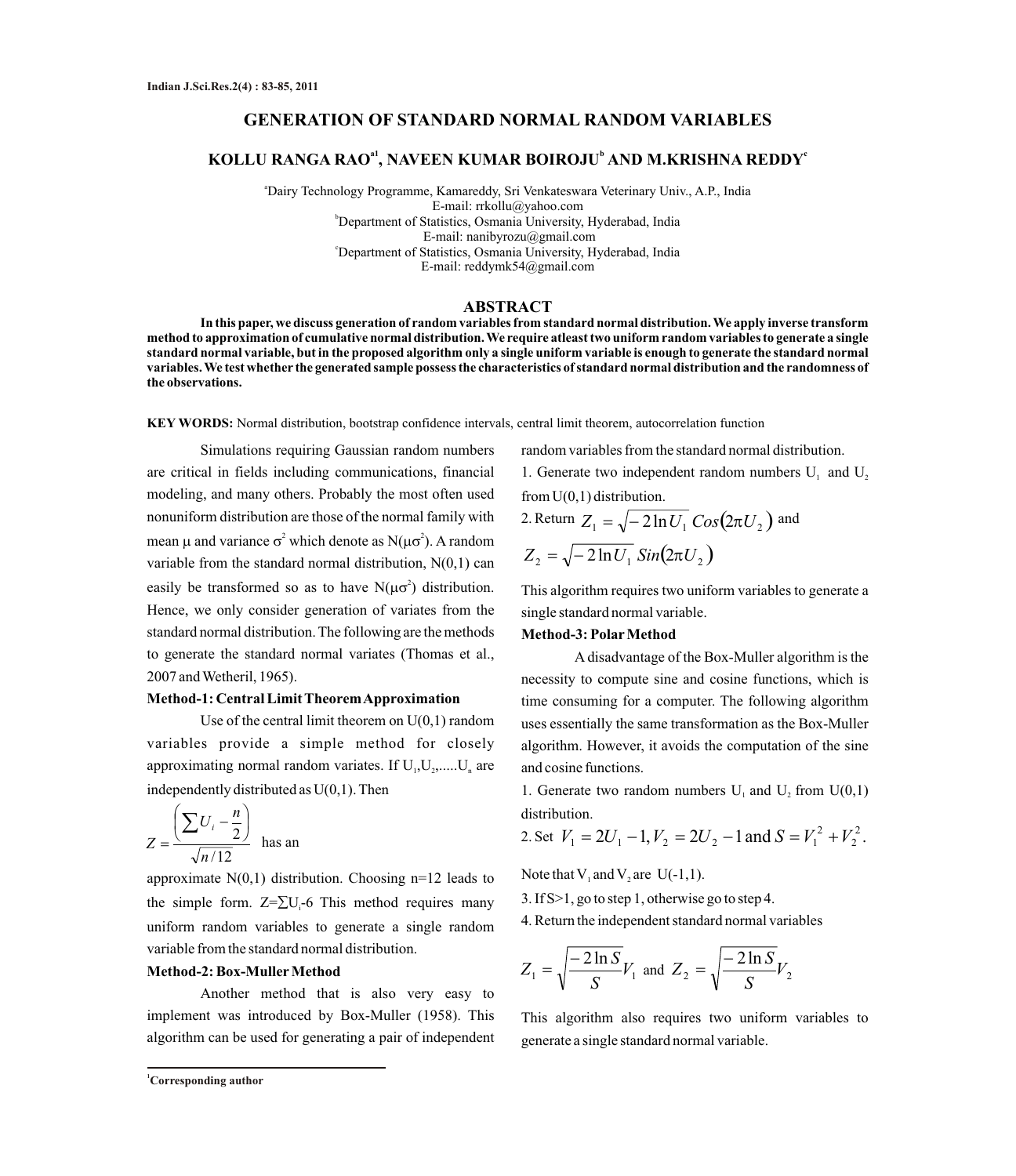Unfortunately, there is no closed form solution available for the cumulative distribution function (CDF) of standard normal distribution. A number of approximate functions for a cumulative normal distribution have been reported in the literature. Many approximations of CDF of standard normal distribution contain either more number of constants in the model or a time consuming complicated functions (Thomas et al., 2007). A simpler logistic approximation of the cumulative normal distribution is given by Bowling et al. (2009). The best logistic fit for the CDF of standard normal distribution is given by.

$$
\phi\big(Z\big) = \frac{1}{1 + e^{-1.702Z}}
$$

This approximate function can be used to generate the random numbers from the standard normal distribution using the inverse transform method (Jhonson, 1987). The following algorithm is used to generate the standard normal variates.

1. Generate U from the U(0,1) distribution.

2. Return 
$$
Z = \frac{-\ln(\frac{1}{u} - 1)}{1.702}
$$
.

This algorithm requires only a single uniform random variable to generate the standard normal variables and it is very much easier to apply and compute.

### **Empirical Study**

We generate the random numbers using the above procedures. We test the characteristics of the normal distribution such as m=0, s=1, b=0 and b=3 To test the <sup>2</sup> <sup>1</sup> <sup>2</sup> above characteristics, we consider the bootstrap confidence intervals (Becher et al., 1993; Efron and Tibshirani, 1993) for the parameters of mean, variance, skewness and kurtosis. If the confidence intervals consists the above parameter values then the generated sample can be treated as a normal sample. We use the autocorrelation function to test the randomness of the values. Generation of the random samples is carried out on Microsoft Excel software and the calculation of descriptive statistics along with the bootstrap confidence intervals and the autocorrelation functions are computed using the PASW-18 software. The following table gives the descriptive statistics of the sample of size 100

**Proposed Method Proposed Method** generated from the proposed method.

| <b>Table 1: Descriptive Statistics</b> |  |
|----------------------------------------|--|
|----------------------------------------|--|

|                 |                  |       | Bootstrap (10000 iterations) |               |                         |       |
|-----------------|------------------|-------|------------------------------|---------------|-------------------------|-------|
|                 |                  | Std.  |                              | Std.<br>Error | 95% Confidence Interval |       |
|                 | <b>Statistic</b> | Error | <b>Bias</b>                  |               | Lower                   | Upper |
| N               | 100              |       | $\theta$                     | $\theta$      | 100                     | 100   |
| Range           | 8.35             |       |                              |               |                         |       |
| Minimum         | $-3.46$          |       |                              |               |                         |       |
| Maximum         | 4.89             |       |                              |               |                         |       |
| Mean            | $-0.007$         |       | 0.001                        | 0.107         | $-0.216$                | 0.209 |
| Variance        | 1.170            |       | $-0.010$                     | 0.276         | 0.707                   | 1.775 |
| <b>Skewness</b> | 0.588            | 0.241 | $-0.153$                     | 0.710         | $-0.851$                | 1.677 |
| Kurtosis        | 4.019            | 0.478 | $-0.918$                     | 2.089         | $-0.556$                | 6.659 |

From the above table it is observed that  $\mu=0\in(-0.216,$ 0.209),  $\sigma^2 = 1 \in (0.707, 1.775)$ ,  $\beta_1 = 0 \in (-0.851, 1.677)$  and  $\beta_2 = 3 \in (-0.556, 6.659)$  and . Therefore the generated sample using the proposed method satisfying the characteristics of the standard normal distribution and it can be considered as a sample drawn from standard normal distribution. We compute the autocorrelation function to check whether the generated values are random or not. The following figure gives us the sample autocorrelation function.

**Figure 1: Sample Autocorrelation Function**



As the results indicate, none of these autocorrelations is significantly different from zero at the level 0.05. This proves that the generated sample is random.

### **CONCLUSION**

From the above study, it is observed that the proposed method requires only a single uniform random variable to generate the standard normal variables. The proposed method generates the samples at random from the standard normal distribution. Comparing to the other